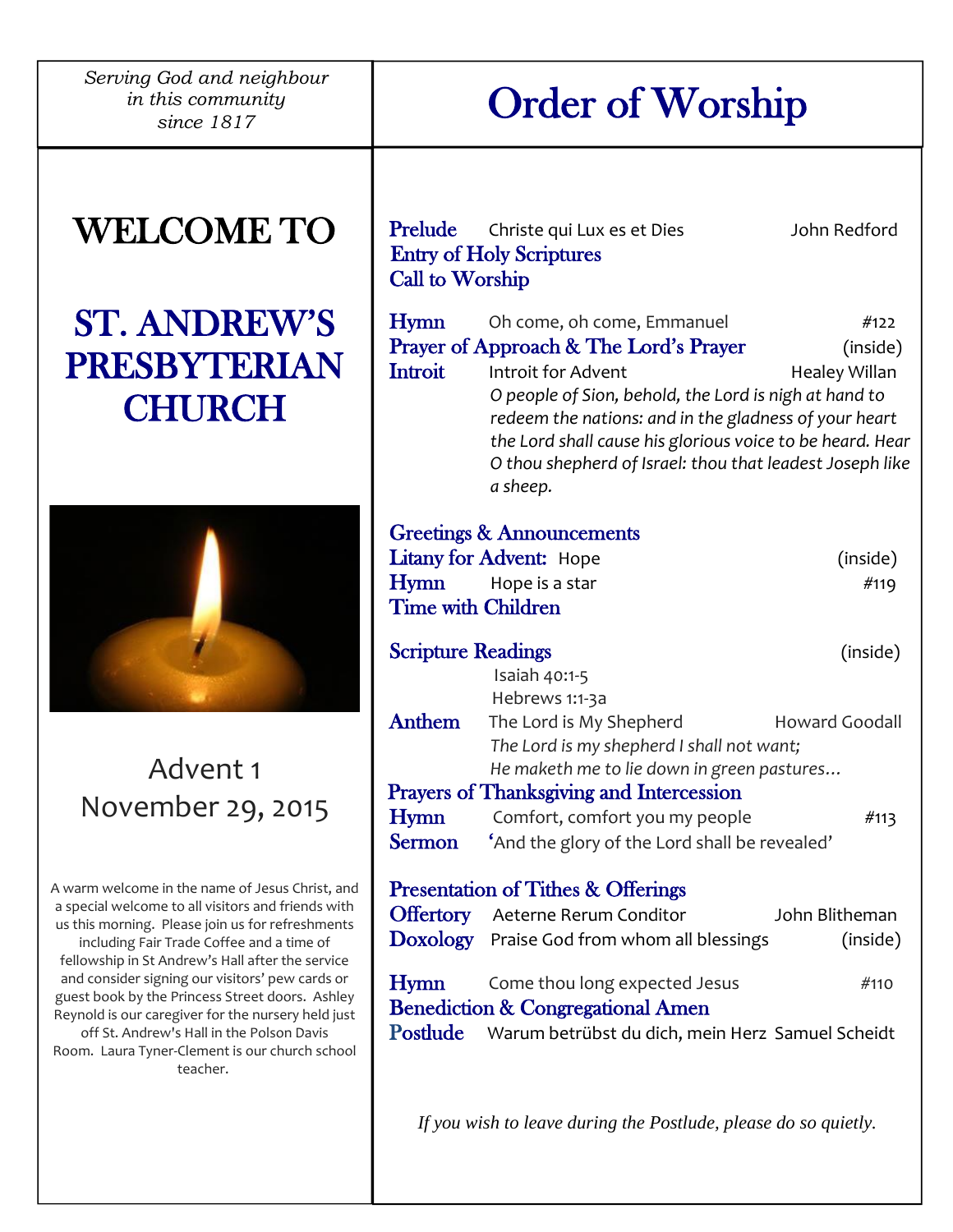#### *The Lord's Prayer*

Our Father who art in heaven, hallowed be thy name. Thy kingdom come, thy will be done, on earth, as it is in heaven. Give us this day our daily bread, and forgive us our debts, as we forgive our debtors. And lead us not into temptation, but deliver us from evil. For thine is the kingdom, the power, and the glory, forever. Amen

## *Scripture Readings*

#### **Isaiah 40:1-5**

Comfort, O comfort my people, says your God. Speak tenderly to Jerusalem, and cry to her that she has served her term, that her penalty is paid, that she has received from the Lord's hand double for all her sins. A voice cries out: 'In the wilderness prepare the way of the Lord, make straight in the desert a highway for our God. Every valley shall be lifted up, and every mountain and hill be made low; the uneven ground shall become level, and the rough places a plain. Then the glory of the Lord shall be revealed, and all people shall see it together, for the mouth of the Lord has spoken.'

#### **Hebrews 1:1-3a**

Long ago God spoke to our ancestors in many and various ways by the prophets, but in these last days he has spoken to us by a Son, whom he appointed heir of all things, through whom he also created the worlds. He is the reflection of God's glory and the exact imprint of God's very being, and he sustains all things by his powerful word.

### *Doxology*

Praise God, from whom all blessings flow; Praise God, all creatures here below; Praise God above, ye heavenly host; Praise Father, Son, and Holy Ghost. Amen.

## *Notes from the Director of Music*

The tune for the opening hymn, "O come, O come Emmanuel" is an old Gregorian plainsong melody from the  $15<sup>th</sup>$  century or earlier. There was speculation for many years that the tune had been made up, possibly by the translator John Mason Neale, to resemble an ancient plainsong melody. Only recently, in 1966, a manuscript was discovered which proved that the tune had been used as a processional by an order of nuns in France. The words go back to early Latin antiphons but first appeared as a hymn in 1710, later translated into English in the 19<sup>th</sup> century. The use of plainsong sets the tone for this the first Sunday of Advent and the first of the liturgical year. The ancient sound of plainsong is also used for the **Introit** by Healey Willan and for the **Prelude** and **Offertory.**

Early organ music was largely based on the plainsong melodies heard in the pre-Reformation church. The **Prelude** composed by John Redford (c.1500- 1547), is one of the earliest examples of organ music in England since much of the organ music of the time was improvised and not written down. Throughout the piece, the plainsong melody is presented as a solo line so the basis for this composition is clearly established. Redford was organist at St. Paul's in London and also wrote morality plays. The **Offertory** by John Blitheman (c.1525-1591) is really two short pieces; the first uses fragments of a plainsong melody and the second is based on a chorale melody. During Redford's time, there was not only a shift in religious thinking, but also in music there was a shift from largely plainsong-based music to music based on the chorale and we see this in Redford's two short pieces. He was the organist at the Chapel Royal between the time of Thomas Tallis and John Bull.

The **Postlude** is an early example of choralebased composition. Samuel Scheidt (1587-1654) was the first internationally recognized composer and represented the North German style of writing which came to a peak in the writing of J.S. Bach. The South German style retained its links with Rome and plainsong –based writing continued in the Catholic South. This imaginative piece by Scheidt is a long set of variations on the chorale melody and only the last variations are presented today. Our third **Hymn** is from this time period and shows a remarkable energy and rhythm – a style which was eventually toned down through the next few centuries.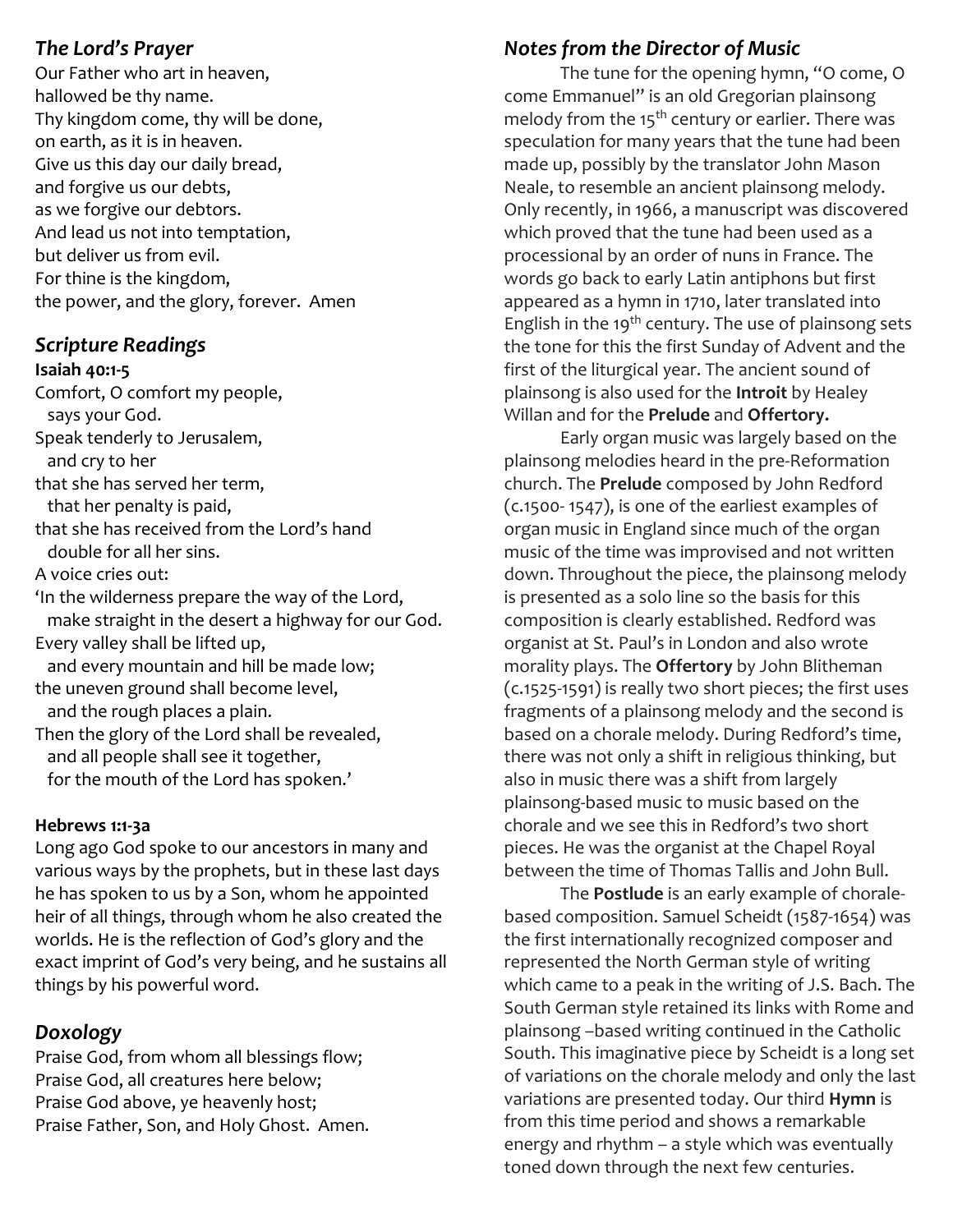The **Anthem** was composed for a well-known British television show "The Vicar of Dibley" and was intentionally written as a piece that might stand well on its own. In that regard, Howard Goodall has succeeded and this beautiful and sensitive setting of the 23<sup>rd</sup> Psalm has become popular with choirs around the world.

### *Ushers*

*Today:* Helen Ledford, Doreen Henshaw, Shirley & Rhonda Aitken *Next Week:* Elders

## *Prayer*

You keep us waiting. You, the God of all time, want us to wait for the right time in which to discover who we are, where we must go, who will be with us, and what we must do. **So thank you … for the waiting time.**

You keep us looking. You, the God of all space, want us to look in the right and wrong places for signs of hope, for people who are hopeless, for visions of a better world that will appear among the disappointments of the world we know. **So thank you … for the looking time.**

You keep us loving. You, the God whose name is love, want us to be like you to love the loveless and the unlovely and the unloveable; to love without jealousy or design or threat; and, most difficult of all, to love ourselves.

### **So thank you … for the loving time.**

And in all this,

you keep us.

Through hard questions with no easy answers; through failing where we hoped to succeed and making an impact when we felt we were useless;

through the patience and the dreams and the love of others;

and through Jesus Christ and his Spirit, you keep us.

**So thank you … for the keeping time,**

**and for now, and for ever, Amen.** *Iona Community Worship Book, 1988*

## *Today…*

The flowers today are given In loving memory of the Baudoux family - Stirling, Kay, Roger and Jean.

## **Congregational Discussions**

We have been discussing the possibilities of witness at the centre of Kingston. Today at 11:45 a.m. we will be considering priorities in ministry as we move forward, and the role of the church building in that ministry. On the basis of these discussions, recommendations will be brought forward for the congregation to consider at a formal meeting on Sunday December 13, 11:45 a.m. A 'resume' of the discussions held thus far will be available today.

## **Session Recommendations**

Session commends the recommendation of the General Assembly that church members write and meet with their Members of Parliament prior to the "Conference of the Parties 21" meeting in December 2015 to express their support for the development of an internationally negotiated and binding agreement that sets reduction targets in green-house gas emissions in order to limit the increase in the globally averaged combined land and ocean surface temperature to 2 degrees Celsius. A sample letter is available in St. Andrew's Hall to take home this morning.

The Session recommends that members and adherents of St. Andrew's be encouraged to subscribe to the PCConnect monthly e-newsletter. This can be done by visiting presbyterian.ca/pcconnect. *Donna Delacretaz*

### **Advent Devotions**

Hard to believe we begin our journey towards Christmas today! Pick up a copy of one of the daily devotions in St Andrew's Hall in preparation.

### **Email Contact**

In response to a request from a member of the congregation for access to other member's email addresses for easier contact, Session has agreed to invite you to register your email address with Allison in the office. She will keep a list of email addresses